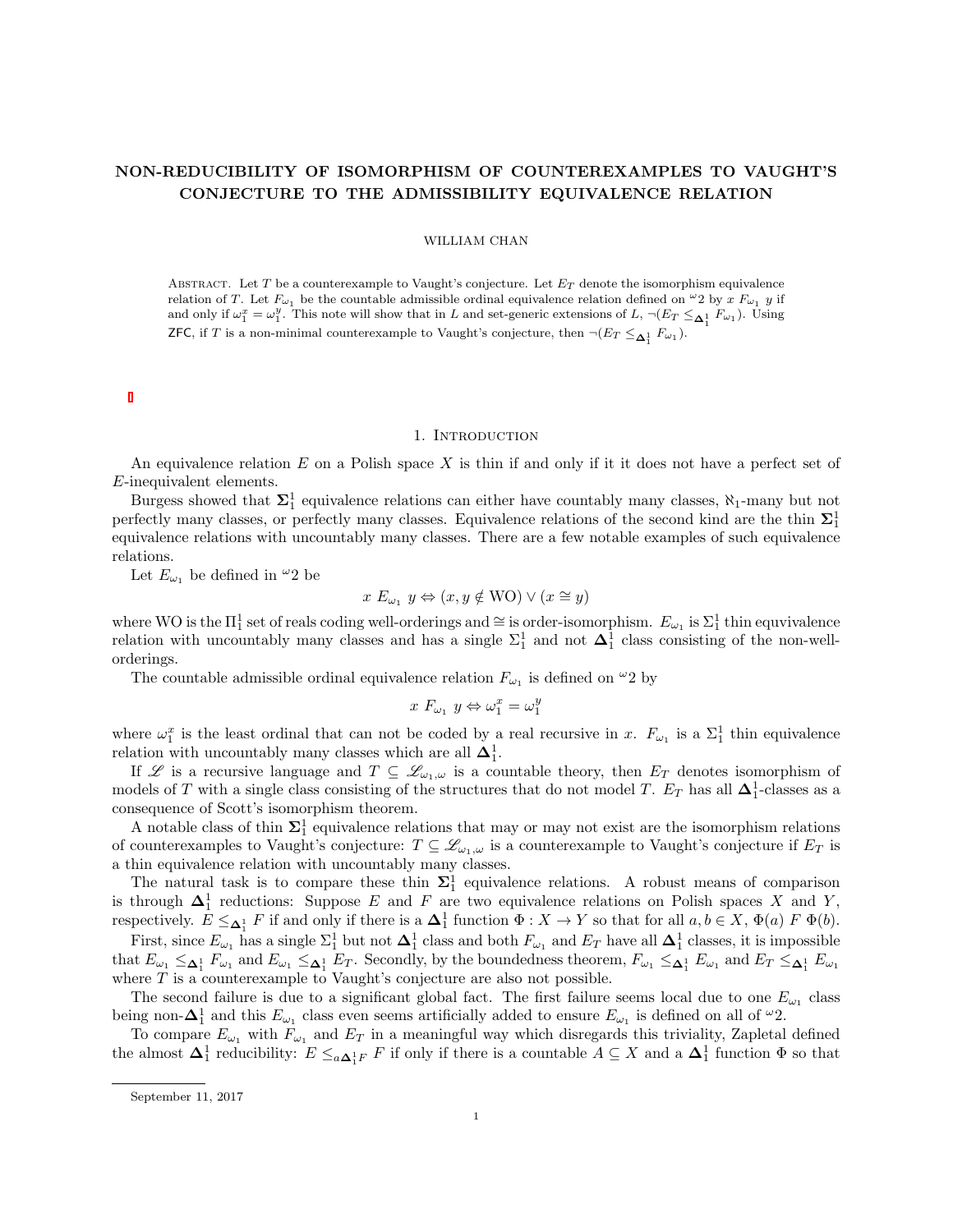for all  $x, y \notin [A]_E$ ,  $x \not\to y$  if and only if  $\Phi(x) \not\to \Phi(y)$ . That is, an almost  $\Delta_1^1$  reduction is a reduction that ignores at most a countable set of problematic classes.

Zapletal [\[7\]](#page-7-0) showed that if there is measurable cardinal and E is an  $\Sigma_1^1$  equivalence relation with infinite pinned cardinal, then  $E_{\omega_1} \leq_{a \Delta_1^1} E$ .  $F_{\omega_1}$  has infinite pinned cardinals. If T is a counterexample to Vaught's conjecture then  $E_T$  has infinite pinned cardinals. Hence if there is a measurable cardinal, then  $E_{\omega_1} \leq_{a \Delta_1^1} E_T$ and  $E_{\omega_1} \leq_{a\Delta_1^1} F_{\omega_1}$ . In fact, if  $0^{\sharp}$  exists,  $E_{\omega_1} \leq_{a\Delta_1^1} F_{\omega_1}$ .

The author in [\[2\]](#page-7-1) showed that in Gödel constructible universe L and set generic extensions of  $L$ ,  $\neg(E_{\omega_1} \leq_{a \Delta_1^1} E_{\omega_2})$  $F_{\omega_1}$ ). This shows that  $E_{\omega_1} \leq_{a \Delta_1^1} F_{\omega_1}$  is not provable in ZFC alone.

It remains to study the relationship between  $E_T$  and  $F_{\omega_1}$  when T is a counterexample to Vaught's conjecture. Sy-David Friedman asked the first such question: If T is a counterexample to Vaught's conjecture, can  $E_T \leq_{\mathbf{\Delta}_1^1} F_{\omega_1}$ ?

The author in [\[2\]](#page-7-1) showed that in L and set-generic extensions of L,  $\neg(E_T \leq_{\Delta_1^1} F_{\omega_1})$  whenever T is a counterexample to Vaught's conjecture. There the author put considerable effort into treating isomorphisms of counterexamples to Vaught's conjecture as merely thin equivalence relations and used only one modeltheoretic fact about the Vaught's conjecture ([\[2\]](#page-7-1) Fact 6.5).

This note will embrace admissible model theory as presented in [\[6\]](#page-7-2) to give a less technical and more selfcontained proof that in L and set-generic extensions of L,  $\neg(E_T \leq_{\Delta_1^1} F_{\omega_1})$  whenever T is a counterexample to Vaught's conjecture. It will also be shown using just  $ZFC$  that if T is a non-minimal counterexample to Vaught's conjecture, then  $\neg(E_T \leq_{\Delta_1^1} F_{\omega_1}).$ 

Assume  $0^{\sharp}$  exists, one has that  $E_{\omega_1} \leq_{a} \Delta_1^{\sharp} F_{\omega_1}$ . Hence it is a natural question whether it is consistent, using perhap some large cardinal axioms, that  $E_T \leq \Delta_1^1$   $F_{\omega_1}$ . There is some remarks on this at the end of the note, but this question remains open.

# 2. Infinitary Logic and Admissibility

**Definition 2.1.** Let  $\mathscr L$  be a countable recursive first order language. Let  $S(\mathscr L)$  denote the set of  $\mathscr L$ structures with domain  $\omega$ .

Under some fixed recursive coding of L -structures by elements of  $\omega_2$ ,  $S(\mathscr{L}) = \omega_2$  but the former notation is used to clearly indicate reals are being considered as  $\mathscr{L}$ -structures on  $\omega$ .

**Definition 2.2.** Let  $\mathscr{L}$  be a recursive language. Let  $T \subseteq \mathscr{L}_{\omega_1,\omega}$  be a countable theory (set of sentences). Define the equivalence relation  $E_T$  on  $S(\mathscr{L})$  by

$$
x E_T y \Leftrightarrow (x \not\models T \land y \not\models T) \lor (x \cong y)
$$

where  $\models$  is the L-satisfaction relation and ≅ is the L-isomorphism relation.

Let z be any real so that T belong to any admissible set containing  $z. \models T$  is a  $\Delta_1^1(z)$  relation.  $\cong$  is a  $\Sigma_1^1$ relation.  $E_{\varphi}$  is  $\Sigma_1^1(z)$ .  $E_T$  has all classes  $\Delta_1^1$ .

**Definition 2.3.** Let E be an equivalence relation on a Polish space  $\infty$  2. E is a thin equivalence relation if and only if for all perfect subsets  $P \subseteq {}^{\omega}2$ , there exist some  $x, y \in P$  so that x E y.

**Definition 2.4.** Let  $\mathscr L$  be a recursive language. A countable theory  $T \subseteq \mathscr L_{\omega_1,\omega}$  is a counterexample to Vaught's conjecture if and only if  $E_T$  is a thin equivalence relation with uncountably many classes.

**Definition 2.5.** Let A be a transitive set. A is an admissible set if and only if  $(A, \in)$   $\models$  KP. (KP is Kripke-Platek set theory.)

Let x be a set.  $\alpha$  is an x-admissible ordinal if and only if there is some admissible set A with  $x \in A$  and  $\alpha = A \cap ON$ . Let  $\Lambda(x)$  denote the set of x-admissible ordinals.

Suppose  $\alpha$  is an admissible ordinal. Let  $\alpha^+$  denote the least admissible ordinal above  $\alpha$ . If  $x \in \omega_2$ , then let  $\omega_1^x$  be the least x-admissible ordinal.

**Definition 2.6.** Let  $F_{\omega_1}$  be the equivalence relation on  $^{\omega_2}$  defined by x  $F_{\omega_1}$  y if and only if  $\omega_1^x = \omega_1^y$ .  $F_{\omega_1}$  is a  $\Sigma_1^1$  eqivalence relation with all classes  $\Delta_1^1$  and uncountably many classes.

**Definition 2.7.** Let  $\mathscr L$  be a recursive language. A fragment of  $\mathscr L_{\omega_1,\omega}$  is a collection  $\mathcal F$  of formulas of  $\mathscr L_{\omega_1,\omega}$ with some closure properties (see [\[1\]](#page-7-3) Definition III.2.1).

Let A be a transitive set. Let  $\mathscr{L}_A = \mathscr{L}_{\omega_1,\omega} \cap A$ .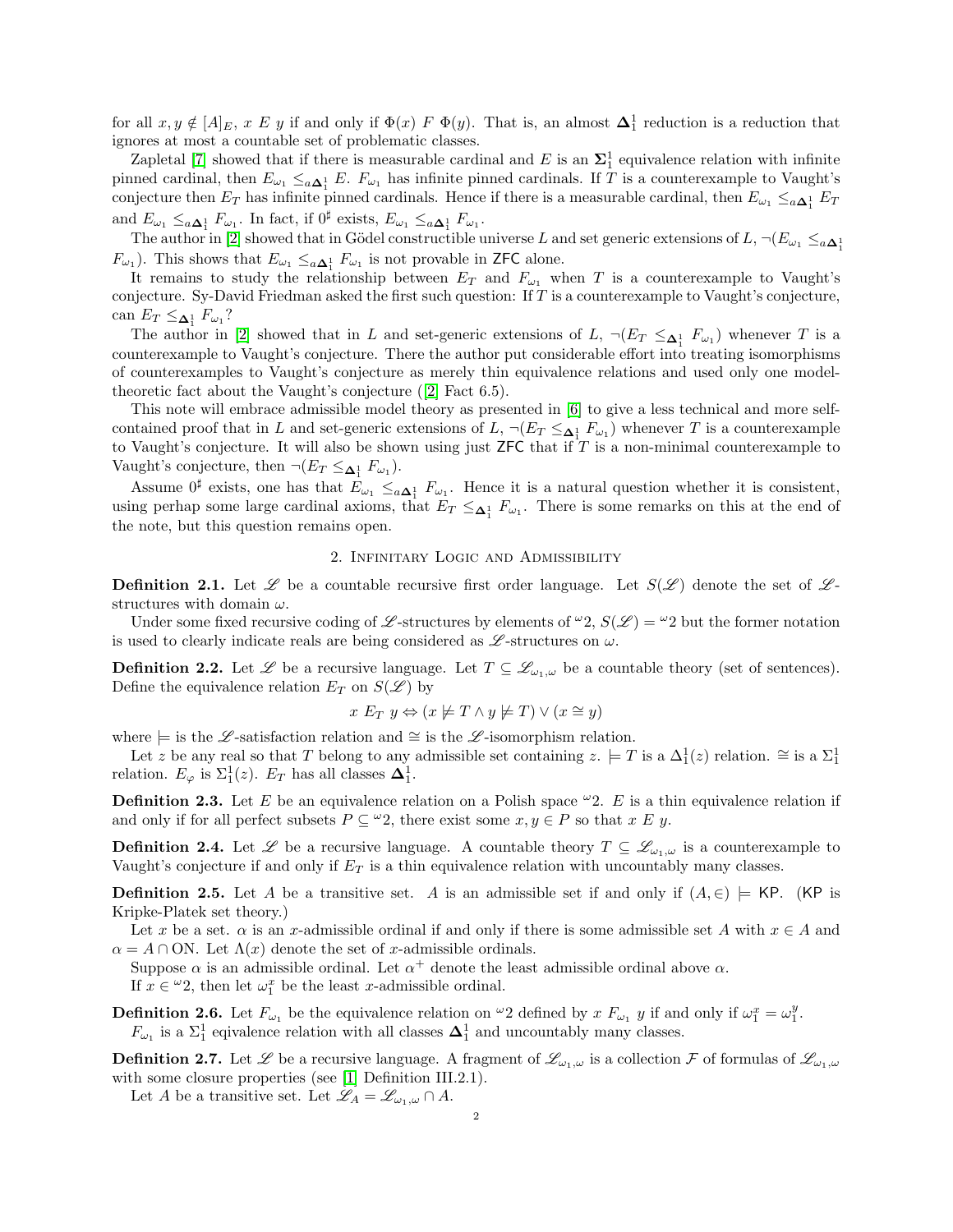[\[4\]](#page-7-4) Chapter 4 gives the following succient definition of a fragment:  $\mathcal{F} \subseteq \mathcal{L}_{\omega_1,\omega}$  is a fragment if and only if  $\mathcal{F} = \mathcal{L}_A$  for some transitive set A such that

(1) A is closed under pairing, union, and cartesian product. For all  $a \in A$ , ON  $\cap$  tc(a)  $\in A$ , where tc(a) is the transitive closure of a.

(2) If  $\varphi(x_1, ..., x_n) \in \mathscr{L}_{\omega_1, \omega} \cap A$  and  $t_1, ..., t_n \in A$  are  $\mathscr{L}$ -terms, then  $\varphi(t_1, ..., t_n) \in A$ .

If A is countable, then  $\mathscr{L}_A$  is called a countable fragment. If A is admissible, then  $\mathscr{L}_A$  is called an admissible fragment.

[\[6\]](#page-7-2) showed how to enumerate the extensions of a scattered theory in various fragments and determined what admissible sets this enumeration belong to. These ideas are summarized below:

**Definition 2.8.** Let  $\mathscr{L}$  be a recursive language. Let  $\mathcal{F}$  be a countable fragment of  $\mathscr{L}_{\omega_1,\omega}$ . Let  $T \subseteq \mathcal{F}$  be a theory in the fragment  $\mathcal{F}$ .

 $T$  is finitarily consistent if not contradiction can be proved using the  $T$  and the finitary inference rules.

T is  $\omega$ -complete in F if and only for all sentences  $\varphi \in \mathcal{F}$ , either  $\varphi \in T$  or  $\neg \varphi \in T$  and whenever a sentence of the form  $\bigvee_{i\in\omega}\varphi_i\in T$ , then there is some  $\varphi_i\in T$ .

**Fact 2.9.** If T is finitarily consistent and  $\omega$ -complete in some fragment  $\mathcal{F} \subseteq \mathcal{L}_{\omega_1,\omega}$ , then T has a model.

*Proof.* See [\[6\]](#page-7-2) Proposition 4.1.

<span id="page-2-0"></span>**Fact 2.10.** Let L be a recursive language. Let  $\gamma$  be an ordinal. Suppose  $(\mathcal{F}_{\alpha}: \alpha < \gamma)$  and  $(T_{\alpha}: \alpha < \gamma)$  are sequences of fragments and theories so that  $T_{\alpha}$  is a finitary consistent and  $\omega$ -complete theory in the fragment  $\mathcal{F}_\alpha$  and whenever  $\alpha<\beta<\gamma$ ,  $\mathcal{F}_\alpha\subseteq\mathcal{F}_\beta$  and  $T_\alpha\subseteq T_\beta$ . Then  $\bigcup_{\alpha<\gamma}T_\alpha$  is a finitary consistent and  $\omega$ -complete theory in the fragment  $\bigcup_{\alpha<\gamma} \mathcal{F}_{\alpha}$ .

*Proof.* See [\[6\]](#page-7-2) Proposition 4.2.

**Definition 2.11.** Let  $\mathscr L$  be a recursive language. Let F be a countable fragment of  $\mathscr L_{\omega_1,\omega}$  and T be theory in the fragement  $\mathcal{F}$ . T is scattered if and only

(i) For all countable fragments  $\mathcal{F}' \supseteq \mathcal{F}$ , there are only countably many finitarily consistent and  $\omega$ -complete theories  $T' \subseteq \mathcal{F}'$  which extend T.

(ii) For all  $n > 0$ , fragment  $\mathcal{F}' \supseteq \mathcal{F}$ , and finitarily consistent and  $\omega$ -complete theory T' in the fragment  $\mathcal{F}'$ , the set of *n*-types over  $T'$ ,  $S_n(T')$ , is countable.

Fact 2.12. Let  $T$  be a theory in some countable fragment.  $T$  is a counterexample to Vaught's conjecture if and only if  $T$  is scattered and has uncountably many countable models up to isomorphism.

**Definition 2.13.** Let  $\mathscr L$  be a recursive language. Let T be a countable theory in  $\mathscr L_{\omega_1,\omega}$ . The Morley tree of T, denoted  $\mathcal{MT}(T)$ , is defined as follows:

Level 0 of  $\mathcal{MT}(T)$ : Let  $\mathcal{F}_0$  be the smallest countable fragment of T. The nodes on level 0 are those finitary consistent and  $\omega$ -complete theories T' in  $\mathcal{F}_0$ . For each such T', let  $\mathcal{F}_{T'}$  be  $\mathcal{F}_0$ .

Level  $\alpha + 1$ : The nodes of level  $\alpha$  have been defined and for each U on level  $\alpha$ , the fragment  $\mathcal{F}_U$  have been defined. Let U be a node on level  $\alpha$ . If U is  $\omega$ -categorical, then U will not extend to level  $\alpha + 1$ . Suppose U is not  $\omega$ -categorical. U has a non-isolated n-type for some  $n \in \omega$ . Let  $\mathcal{F}'_U$  be the smallest countable fragment containing  $\bigwedge p$  for each non-isolated types p in  $S_n(U)$ . Every finitarily consistent and  $\omega$ -complete theory U' extending U in the fragment  $\mathcal{F}'_U$  is a node on level  $\alpha+1$ . Let  $\mathcal{F}_{U'}=\mathcal{F}'_U$ . The nodes of level  $\alpha+1$  are exactly the objects obtained in this way.

Level  $\alpha$  where  $\alpha$  is a limit: Suppose levels less than  $\alpha$  have been defined and for each node U in such level,  $\mathcal{F}_U$  have been defined. For each sequence  $(T_\beta : \beta < \alpha)$  of nodes with  $T_\beta$  on level  $\beta$  and for all  $\gamma < \beta < \alpha$ ,  $T_{\gamma} \subseteq T_{\beta}$ , then put  $T' = \bigcup_{\beta < \alpha} T_{\beta}$  and let  $\mathcal{F}_{T'} = \bigcup_{\beta < \alpha} \mathcal{F}_{\beta}$ . (Note that  $T'$  is an  $\omega$ -complete and finitary consistent theory in the fragment  $\mathcal{F}_{T}$  by Proposition [2.10.](#page-2-0)) The nodes on level  $\alpha$  are exactly those obtained in this way.

<span id="page-2-1"></span>Remark 2.14. In the successor case, note that if U is some theory on level  $\alpha$  of  $\mathcal{MT}(T)$  in the countable fragment  $\mathcal{F}_U$  which is not  $\omega$ -categorical, then there must be a non-isolated type in U. To see this: Suppose M and N are two nonisomorphic models. Let  $\bar{a}$  in M and  $\bar{b}$  in N so that  $tp^{\mathcal{M}}(\bar{a}) = tp^{\mathcal{N}}(\bar{b})$  (here the type is taken in the fragment F). Thus there is a partial isometry of M to N taking  $\bar{a}$  to  $\bar{b}$ . Let  $a \in M$ .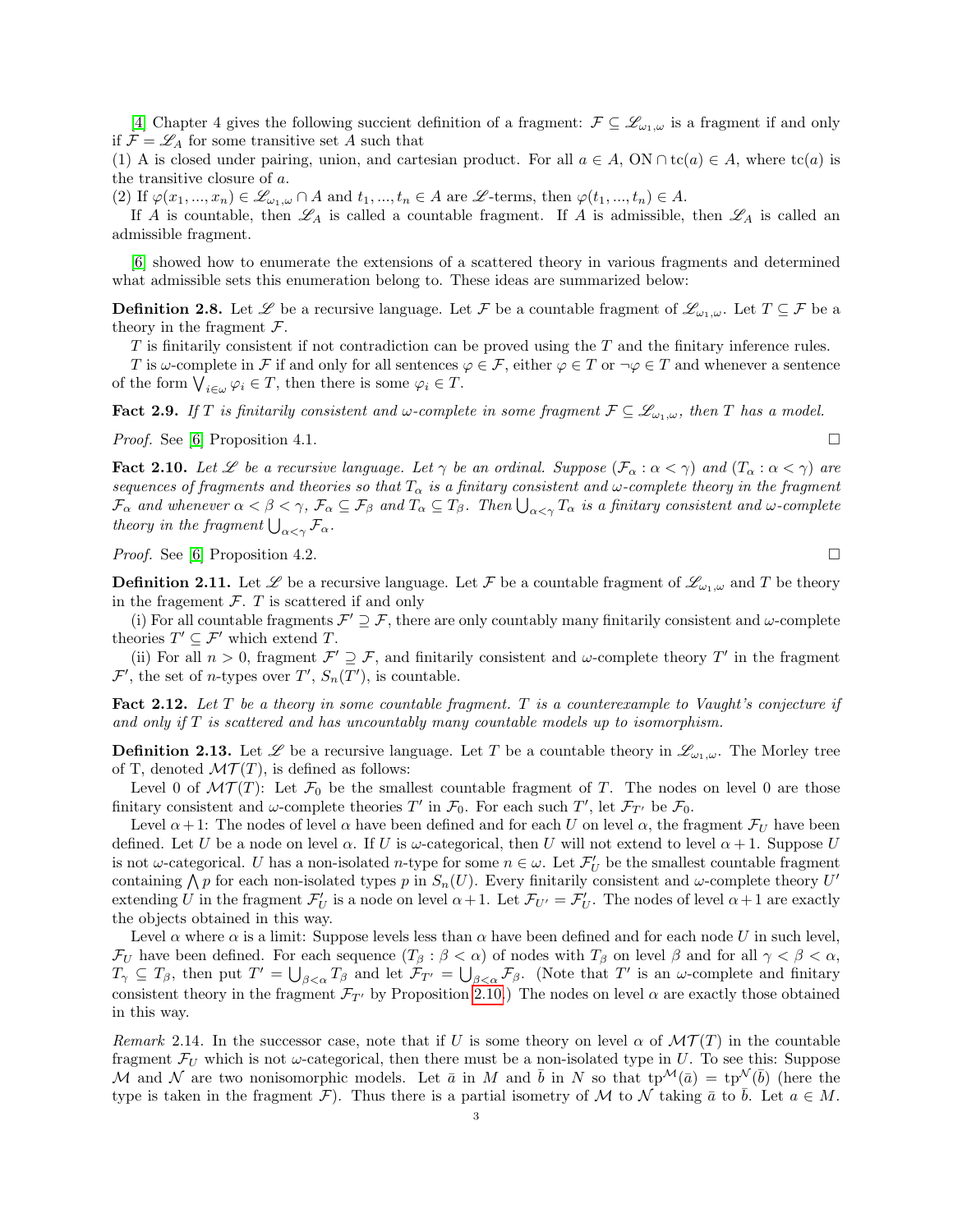$tp^{\mathcal{M}}(\bar{a}a)$  is isolated by some formula  $\psi(\bar{x},x)$ .  $\mathcal{M} \models (\exists x)(\psi(\bar{a},x))$ . So  $\mathcal{N} \models (\exists x)(\psi(\bar{b},x))$ . Let  $b \in N$  so that  $\hat{\mathcal{N}} \models \psi(\bar{b}, b)$ . Then  $\bar{b}b$  realizes tp<sup>M</sup>( $\bar{a}a$ ). Hence the map  $\bar{a}a$  to  $\bar{b}b$  is a partial isometry of M to N. Using this and a back-and-forth argument, one can show that  $\mathcal M$  and  $\mathcal N$  are isomorphic.

Let p be any nonisolated type of U. Pick any  $\varphi(\bar{x}) \in p$ . There exists some  $q \neq p$  so that  $\varphi \in q$ . So there is some  $\psi(\bar{x})$  so that  $\psi(\bar{x}) \in p$  and  $\neg \psi(\bar{x}) \in q$ . Hence  $(\exists x)(\bigwedge p)$  and  $(\exists x)(\bigwedge q)$  are consistent sentences in the fragment  $\mathcal{F}'_U$ . Hence U has at least two incompatible extension on level  $\alpha + 1$ .

**Fact 2.15.** For  $\alpha < \omega_1$ , level  $\alpha$  of  $\mathcal{MT}(T)$  is countable.

The following fact collects some definability properties of the Morley tree of a scattered theory:

<span id="page-3-0"></span>**Fact 2.16.** Let L be a recursive language. Let T be a scattered theory in L. Suppose  $\alpha$  is so that  $L_{\alpha}(T)$ is admissible. For all  $\beta < \alpha$ ,  $\mathcal{MT}(T) \restriction \beta \in L_{\alpha}(T)$ . Moreover, there is a  $\Sigma_1$  relation  $\Xi(x, y, z)$  (with no parameters) so that whenever T is scattered,  $L_{\alpha}(T)$  is admissible,  $b \in L_{\alpha}(T)$ , and  $\beta \in ON \cap L_{\alpha}(T)$ 

$$
(\mathcal{MT}(T) \upharpoonright \beta) = b \Leftrightarrow L_{\alpha}(T) \models \Xi(T, \beta, b)
$$

*Proof.* See [\[6\]](#page-7-2) Proposition 4.4.

<span id="page-3-1"></span>Fact 2.17. Let  $\mathscr L$  be a recursive language. The statement "T is a counterexample to Vaught's conjecture" is  $\Sigma_1$  definable in  $L_{\omega_1^{L(T)}} = (H_{\aleph_1})^{L(T)}$ . By Schoenfield absoluteness, this statement is absolute to inner models containing T with the same  $\omega_1$ .

**Definition 2.18.** Let  $\alpha$  be a limit ordinal. Let T' be a node of  $\mathcal{MT}(T)$  in some level  $\gamma < \alpha$ . T' is unbounded below  $\alpha$  if and only if for all  $\beta$  with  $\gamma < \beta < \alpha$ , there is an extension of T' on level  $\beta$ .

A node  $T' \in \mathcal{MT}(T)$  on level  $\gamma$  is uniquely-unbounded below  $\alpha$  if and only for all  $\beta$  such that  $\gamma < \beta < \alpha$ , there is a unique unbounded below  $\alpha$  node on level  $\beta$  that extends  $T'$ .

<span id="page-3-2"></span>**Fact 2.19.** Let L be a recursive language. Let T be a counterexample to Vaught's conjecture. Let  $\alpha < \omega_1$ be such that  $L_{\alpha}(T)$  is admissible. Let  $T' \in \mathcal{MT}(T)$  be unbounded below  $\alpha$ . Then there is some extension of  $T''$  of  $T'$  on some level below  $\alpha$  which is uniquely-unbounded below  $\alpha$ .

Proof. The following argument appears in the proof of [\[6\]](#page-7-2) Proposition 4.7:

Let T' belong to level  $\beta_0$  of  $\mathcal{MT}(T)$ . Note that for each  $\beta$  with  $\beta_0 < \beta < \alpha$ , T' has an extension on level β which is unbounded below  $\alpha$ : Otherwise, consider the relation

$$
R(U, \gamma) \Leftrightarrow (\exists b)(\Xi(T, \gamma, b) \wedge (\forall L \in b)(\neg (U \subseteq L))).
$$

 $\Xi$  is the  $\Sigma_1$  relation of Fact [2.16.](#page-3-0) This is a  $\Sigma_1$  relation in  $L_\alpha(T)$ . Informally, this states that no nodes on level  $\gamma$  of  $\mathcal{MT}(T)$  is an extension of U.  $(\mathcal{MT}(T) \mid \beta + 1) \in L_{\alpha}(T)$  by Fact [2.16.](#page-3-0) Let  $X = \{U \in \mathcal{MT}(T) \mid \beta + 1 :$  $U \supseteq T'$ .  $X \in L_{\alpha}(T)$  by  $\Delta_1$ -separation. By the failure of the claim, one has that  $(\forall U \in X)(\exists \gamma)(R(U, \gamma))$ . By  $\Sigma_1$ -replacement, there exists some  $\delta < \alpha$  so that  $(\forall U \in X)(\exists \gamma < \delta)(R(U, \gamma))$ . This then implies T' is not unbounded below  $\alpha$ . Contradiction.

Now suppose there is no node U extending  $T'$  which is a uniquely-unbounded node below  $\alpha$ . Externally in the real universe, define the following map  $\Phi: \leq^{\omega} 2 \to \mathcal{MT}(T)$   $\upharpoonright \alpha$  as follows with the property that for all  $s, \Phi(s) \in \mathcal{MT}(T)$  is an unbounded extension of T' and if  $s \subseteq t$  then  $\Phi(t)$  extends  $\Phi(s)$ : Let  $\Phi(\emptyset) = T'$ .

Suppose  $\Phi(s)$  has been defined for all  $s \in {}^n 2$ . Since T' has no uniquely-unbounded below  $\alpha$  extension, neither does  $\Phi(s)$ . Therefore, find some  $U_0$  and  $U_1$  extending  $\Phi(s)$ , are both unbounded below  $\alpha$ , and are incompatible. Let  $\Phi(s\hat{0}) = U_0$  and  $\Phi(s\hat{1}) = U_1$ .

For each  $x \in \omega_2$ , let  $U_x = \bigcup_{n \in \omega} \Phi(x \restriction n)$ . By Fact [2.10,](#page-2-0)  $U_x$  is a node on level  $\alpha$  of  $\mathcal{MT}(T)$ . If  $x \neq y$ , then  $U_x$  and  $U_y$  is incompatible and hence different nodes on that level. Hence level  $\alpha$  of  $\mathcal{MT}(T)$  is not countable. Contradiction.

**Definition 2.20.** Let  $\mathscr L$  be a recursive language. A counterexample to Vaught's conjecture T is a minimal counterexample to Vaught's conjecture if and only if for all  $\varphi \in L_{\omega_1,\omega}$ , either  $T \cup {\varphi}$  or  $T \cup {\neg \varphi}$  has only countably many models.

Corollary 2.21. Let  $\mathscr L$  be a recursive language. Suppose  $T$  is a counterexample to Vaught's conjecture. Then there is an extension  $T'$  of  $T$  which is a minimal counterexample to Vaught's conjecture.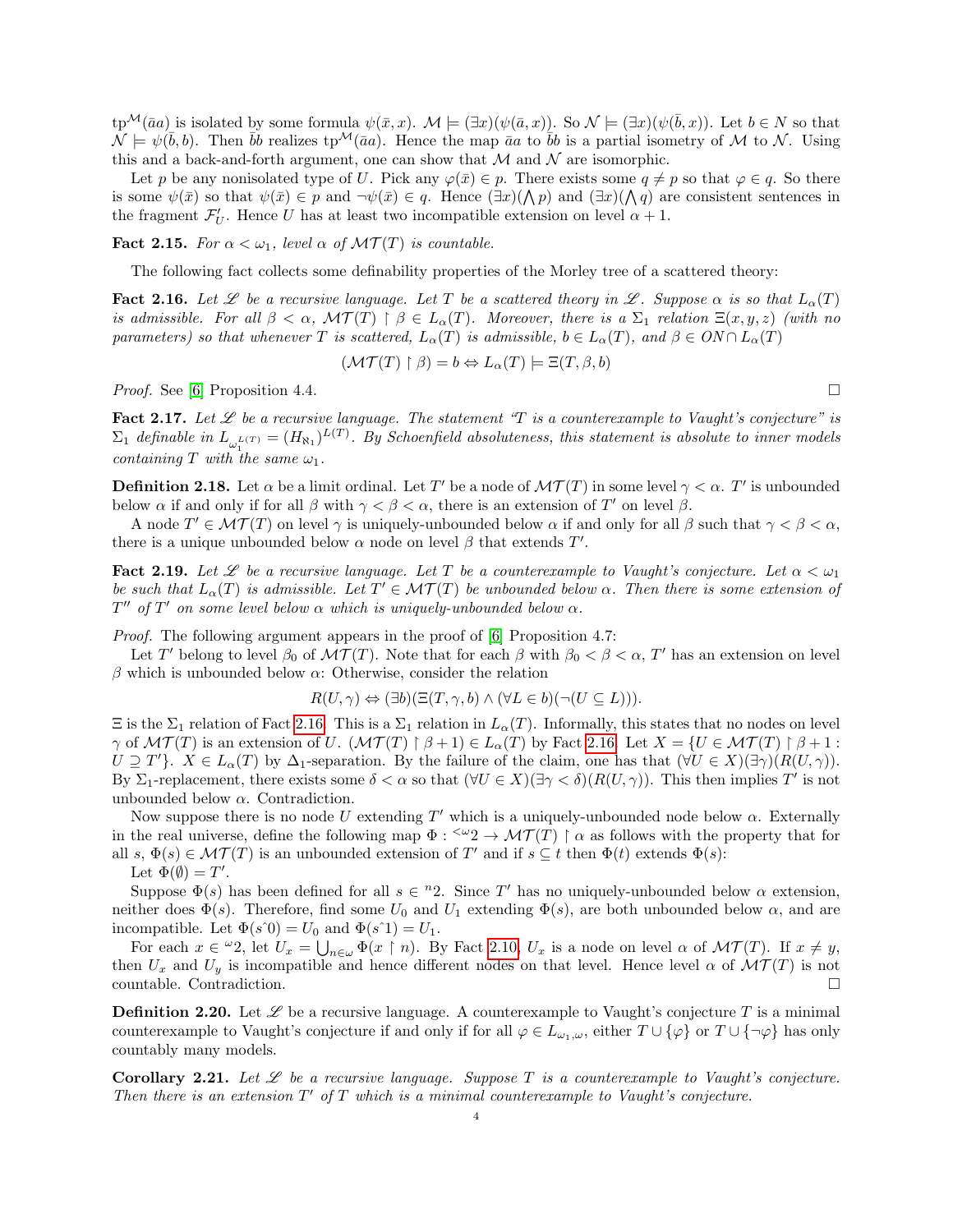Proof. This is well known result of Harnik and Makkai. The following is a proof using the above ideas.

Let  $G \subseteq \text{Coll}(\omega, \omega_1^V)$  be generic over the real universe V. In  $V[G], \omega_1^V$  is countable. By Fact [2.17,](#page-3-1) T is still a counterexample to Vaught's conjecture.  $L_{\omega_1^V}(T)$  is admissible. Applying Fact [2.19](#page-3-2) in  $V[G]$ , let  $T' \in \mathcal{MT}(T)$ be an extension of T which is uniquely-unbounded below  $\omega_1^V$ . Since  $T' \in \mathcal{MT}(T) \restriction \omega_1^V \in L_{\omega_1^V}(T)$  by Fact [2.16,](#page-3-0)  $T' \in V$ . T' is a minimal counterexample to Vaught's conjecture in V.

<span id="page-4-2"></span>**Fact 2.22.** Let  $\mathcal{L}$  be a recursive langauge. Let  $T \subseteq L_{\omega_1,\omega}$  be a counterexample to Vaught's conjecture. Suppose  $\alpha < \beta$  are two T-admissible ordinals. There are infinitely many terminal nodes of  $\mathcal{MT}(T)$  on levels above  $\alpha$  and cofinal below  $\beta$ .

*Proof.* Since T is a counterexample to Vaught's conjecture, there is some unbounded node U of  $\mathcal{MT}(T)$  on some level between  $\alpha$  and  $\beta$ . By Fact [2.19,](#page-3-2) there is some R extending U on some level below  $\beta$  so that R is an uniquely-unbounded node.

Suppose R is on level  $\delta$ . For each  $\gamma$  with  $\delta < \gamma < \beta$ , let  $R_{\gamma}$  be the unique unbounded extension of R on level  $\gamma$ .

Fix  $\gamma$  between  $\delta$  and  $\beta$ . Since  $R_{\gamma}$  has an extension, it is not  $\omega$ -categorical. By the Remark [2.14,](#page-2-1) there are at least two incompatible nodes on level  $\gamma + 1$ . Since R is uniquely unbounded, one of those nodes is bounded. Let  $S_{\gamma}$  be some terminal node below level  $\beta$  which extends this bounded node.

Hence  $\{S_\gamma : \alpha < \gamma < \beta\}$  is an infinite set of terminal nodes of  $\mathcal{MT}(T)$  which belong to some level above  $\alpha$  and cofinally below  $\beta$ .

Infinitary logic in countable admissible fragments will be used to produce useful models of KP.

<span id="page-4-0"></span>**Fact 2.23.** (Jensen's Model Existence Theorem) Let  $A = (A, \in)$  be a countable admissible set. Let  $\mathscr J$  be a language which is  $\Delta_1$  definable in A and contains a distinguished binary relation symbol  $\in$  and constants  $\hat{a}$ for each  $a \in A$ . Let H be a consistent theory in the countable admissible fragment  $\mathscr{J}_A$  which is  $\Sigma_1$  definable over A and contains the following sentences:

$$
(I) \, \mathsf{ZFC} - \mathsf{P}
$$

(II) For each  $a \in A$ ,  $(\forall v)(v \in a \Leftrightarrow \bigvee_{z \in a} v = \hat{z})$ 

Then there is a  $\mathcal{J}$ -structure  $\mathcal{B} \models H$  so that  $WF(\mathcal{B})$  is transitive,  $\mathcal{B}$  end-extends A, and  $ON \cap B = ON \cap A$ .

*Proof.* See [\[3\]](#page-7-5) Section 4, Lemma 11.

<span id="page-4-1"></span>**Fact 2.24.** (Truncation Lemma) Suppose  $\mathcal{B} = (B, \in)$  is a model of KP. Then WF( $\mathcal{B}$ ) is also a model of KP.

*Proof.* See [\[1\]](#page-7-3), Lemma II.8.4.

<span id="page-4-3"></span>**Fact 2.25.** (Sacks' Theorem) Let  $z \in \omega$  2. Let  $\alpha \in \Lambda(z) \cap \omega_1$ . Then there exists some  $y \in \omega$  with  $z \leq_T y$ and  $\omega_1^y = \alpha$ .

*Proof.* See [\[5\]](#page-7-6). See [\[2\]](#page-7-1) Theorem 2.16 for a proof of this result using Fact [2.23.](#page-4-0)

<span id="page-4-4"></span>**Fact 2.26.** Let  $\alpha$  be a countable admissible ordinal and  $z \in \alpha$ <sup>2</sup> be such that  $\alpha < \omega_1^z$ . Then the set  $\{y \in {}^{\omega}2 : \omega_1^y = \alpha\}$  is  $\Delta_1^1(z)$ .

*Proof.* See [\[2\]](#page-7-1) Proposition 2.38 for the computations.

### 3. Nonreducibility Results

<span id="page-4-5"></span>**Fact 3.1.** Let  $\mathscr L$  be a recursive language. Let  $T \subseteq \mathscr L_{\omega_1,\omega}$  be a counterexample to Vaught's conjectures. Let  $y \in {}^{\omega}2$  so that  $T \in L_{\omega_1^y}(y)$ . Suppose U is a terminal node of  $\mathcal{MT}(T)$  on some level above  $\omega_1^y + 1$ . Then the  $E_T$  equivalence class  $\{x \in S(\mathscr{L}) : x \models U\}$  is not  $\Sigma_1^1(y)$ .

Proof. This result is analogous to [\[2\]](#page-7-1) Theorem 6.4. The proof is as follows:

Let  $B = \{x \in S(\mathscr{L}) : x \models U\}$ . Suppose B is  $\Sigma_1^1(y)$ . Let R be a y-recursive tree on  $2 \times \omega$  so that

$$
x \in B \Leftrightarrow (\exists f)(f \in [R^x]).
$$

Let  $\mathscr J$  be a language which is  $\Delta_1$  in  $L_{\omega_1^y}(y)$  consisting of:

(ii) For each  $a \in L_{\omega_1^y}(y)$ , a new constant symbol  $\hat{a}$ .

<sup>(</sup>i) A binary relation symbol  $\dot{\in}$ .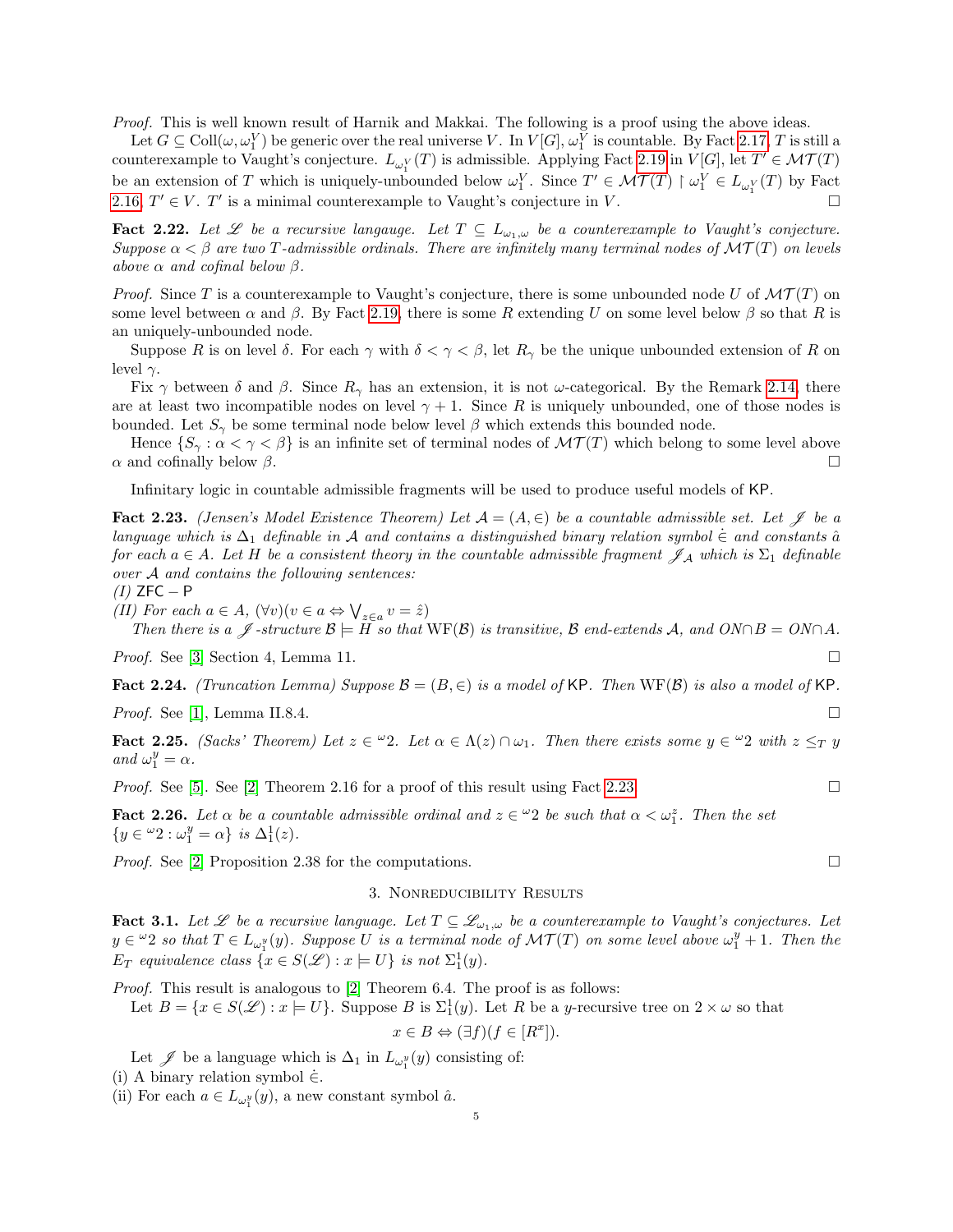(iii) Two distinct constant symbols,  $\dot{c}$  and  $\dot{d}$ .

Let H be a theory in the countable admissible fragment  $\mathcal{J}_{L_{\omega_1^y}(y)}$  which is  $\Sigma_1$  definable in  $L_{\omega_1^y}(y)$  defined consisting of the following sentences:

 $(I)$  ZFC  $-$  P.

(II) For each  $a \in L_{\omega_1^y}(y)$ ,  $(\forall v)(v \in \hat{a} \Leftrightarrow \bigvee_{z \in a} v = \hat{z})$ . (III)  $\dot{c} \subseteq \hat{\omega}$ .  $\dot{d} : \hat{\omega} \to \hat{\omega}$ .  $(IV)$   $\dot{d} \in [R^{\dot{c}}].$ 

H is consistent: Let x be any model of U. Then  $x \in B$  so there is some  $f : \omega \to \omega$  so that  $f \in [R^x]$ . Let B be the  $\mathscr{J}$ -structure defined by: The domain is  $B = H_{\aleph_1}$ .  $\dot{\in}^{\mathcal{B}} = \in \upharpoonright H_{\aleph_1}$ . For each  $a \in L_{\omega_1^y}(y)$ , let  $\hat{a}^{\mathcal{B}} = a$ . Let  $\dot{c}^{\mathcal{B}} = x$ . Let  $\dot{d}^{\mathcal{B}} = f$ . Then  $\mathcal{B} \models H$ .

By Fact [2.23,](#page-4-0) let  $\mathcal{C} \models H$  so that  $L_{\omega_1^y}(y) \subseteq C$ , WF(C) is transitive, and WF(C)  $\cap$  ON =  $\omega_1^y$ . Let  $c = c^{\mathcal{C}}$ and  $d = d^{\mathcal{C}}$ . By (III),  $c \subseteq \omega$  and  $d : \omega \to \omega$ . Hence  $c, d \in WF(\mathcal{C})$ . By  $\Delta_1$ -absoluteness from  $\mathcal C$  down to WF(C) and then up to the real universe V, one has that  $d \in [R^c]$ . Hence  $c \models U$ . By Fact [2.24,](#page-4-1) WF(B) is an admissible set. c then belongs to an admissible set of ordinal height  $\omega_1^y$ . By a result of Nadel (see [\[6\]](#page-7-2) Section 2), c is a model of a terminal node of  $\mathcal{MT}(T)$  (i.e.  $\omega$ -categorical theory) on level no higher than  $\omega_1^y + 1$ . But  $c \models U$  and U is an  $\omega$ -categorical theory on level above  $\omega_1^y + 1$ . Contradiction.

<span id="page-5-0"></span>**Theorem 3.2.** Let L be a recursive language. Let  $T \subseteq \mathcal{L}_{\omega_1,\omega}$  be a counterexample to Vaught's conjecture. Suppose there is a  $\Delta_1^1$  function  $\Phi: S(\mathscr{L}) \to {}^{\omega}2$  which witnesses  $E_T \leq_{\Delta_1^1} F_{\omega_1}$ . Then there is some real z so that for all  $\alpha \in \Lambda(z)$ ,  $\alpha^+ \notin \Lambda(z)$ .

Proof. This is [\[2\]](#page-7-1) Theorem 6.9:

Let  $z \in \omega_2$  be so that  $\Phi$  is  $\Delta_1^1(z)$  and  $T \in L_{\omega_1^z}(z)$ .

First, this result will be shown for any  $\alpha \in \Lambda(z) \cap \omega_1$ . By Schoenfield absoluteness,  $\Phi$  continues to witness  $E_T \leq_{\Delta_1^1} F_{\omega_1}$ . Hence to conclude this theorem for all  $\alpha \in \Lambda(z)$ , one should apply the countable case to a  $Coll(\omega, \alpha)$ -extension.

So suppose there is some  $\alpha \in \Lambda(z) \cap \omega_1$  so that  $\alpha^+ \in \Lambda(z)$ . Use Fact [2.22](#page-4-2) to find three distinct terminal nodes A, B, and C on  $\mathcal{MT}(T)$  on levels above  $\alpha+1$  and below  $\alpha^+$ . Let M, N, and P be some countable models of A, B, and C, respectively. Since  $\Phi$  is a reduction of  $E_T$  to  $F_{\omega_1}$ , there is at most one  $X \in \{M, N, P\}$ so that  $\omega_1^{\Phi(X)} = \alpha$ . If such an X exists, then without loss of generality suppose  $X = P$ .

Claim:  $\omega_1^{\Phi(M)} \ge \alpha^+$  and  $\omega_1^{\Phi(N)} \ge \alpha^+$ .

To prove the claim: Suppose  $\omega_1^{\Phi(M)} < \alpha^+$ . M and P are not isomorphic since A and C are distinct terminal nodes on the  $\mathcal{MT}(T)$ . Since  $\Phi$  is a reduction and  $\omega_1^{\Phi(P)} = \alpha$ ,  $\omega_1^{\Phi(M)} \neq \alpha$ . Since there are no admissible ordinals between  $\alpha$  and  $\alpha^+$ ,  $\omega_1^{\Phi(M)} < \alpha$ . Since A is a terminal node, for all  $X \in S(\mathscr{L})$ ,

$$
X \models A \Leftrightarrow X \cong M \Leftrightarrow \Phi(X) \in [\Phi(M)]_{F_{\omega_1}}
$$

.

Using Fact [2.25,](#page-4-3) find some  $y \in {}^{\omega}2$  so that  $z \leq_T y$  and  $\omega_1^y = \alpha$ . Then  $[\Phi(M)]_{F_{\omega_1}}$  is  $\Delta_1^1(y)$  by Fact [2.26.](#page-4-4) This observation and the above, shows that  $\{X \in S(\mathcal{L}) : X \models A\}$  is  $\Sigma_1^1(y, z) = \Sigma_1^1(y)$ . However, this contradicts Fact [3.1.](#page-4-5) This proves the claim.

By Fact [2.16,](#page-3-0) for all  $\beta < \alpha^+$ ,  $\mathcal{MT}(T) \upharpoonright \beta \in L_{\alpha^+}(z)$ . Hence  $A, B \in L_{\alpha^+}(z)$ . Since  $\Phi$  is  $\Delta_1^1(z)$ , let R be a z-recursive tree on  $2 \times 2 \times \omega$  so that

$$
\Phi(x) = y \Leftrightarrow (\exists f)(f \in [R^{(x,y)}])
$$

Let  $\mathscr J$  be a language which is  $\Delta_1$  in  $L_{\alpha^+}(z)$  consisting of:

(i) A binary relation symbol  $\dot{\in}$ .

(ii) For each  $a \in L_{\alpha^+}(z)$ , a new constant symbol  $\hat{a}$ .

(iii) Six distinct constant symbols  $\dot{M}$ ,  $\dot{N}$ ,  $\dot{c}$ ,  $\dot{d}$ ,  $\dot{f}$ , and  $\dot{g}$ .

Let H be the theory in the countable admissible fragment  $\mathscr{J}_{L_{\alpha+}(z)}$  which is  $\Sigma_1$  definable in  $L_{\alpha+}(z)$ consisting of the following sentences:

 $(I)$  ZFC  $-$  P.

(II) For each  $a \in L_{\alpha^+}(z)$ ,  $(\forall v)(v \in \hat{a} \Leftrightarrow \bigvee_{b \in a} v = \hat{b})$ .

(III)  $\dot{M}, \dot{N}, \dot{c}, \dot{d} \subseteq \hat{\omega}$ .  $\dot{f}, \dot{g} : \hat{\omega} \to \hat{\omega}$ .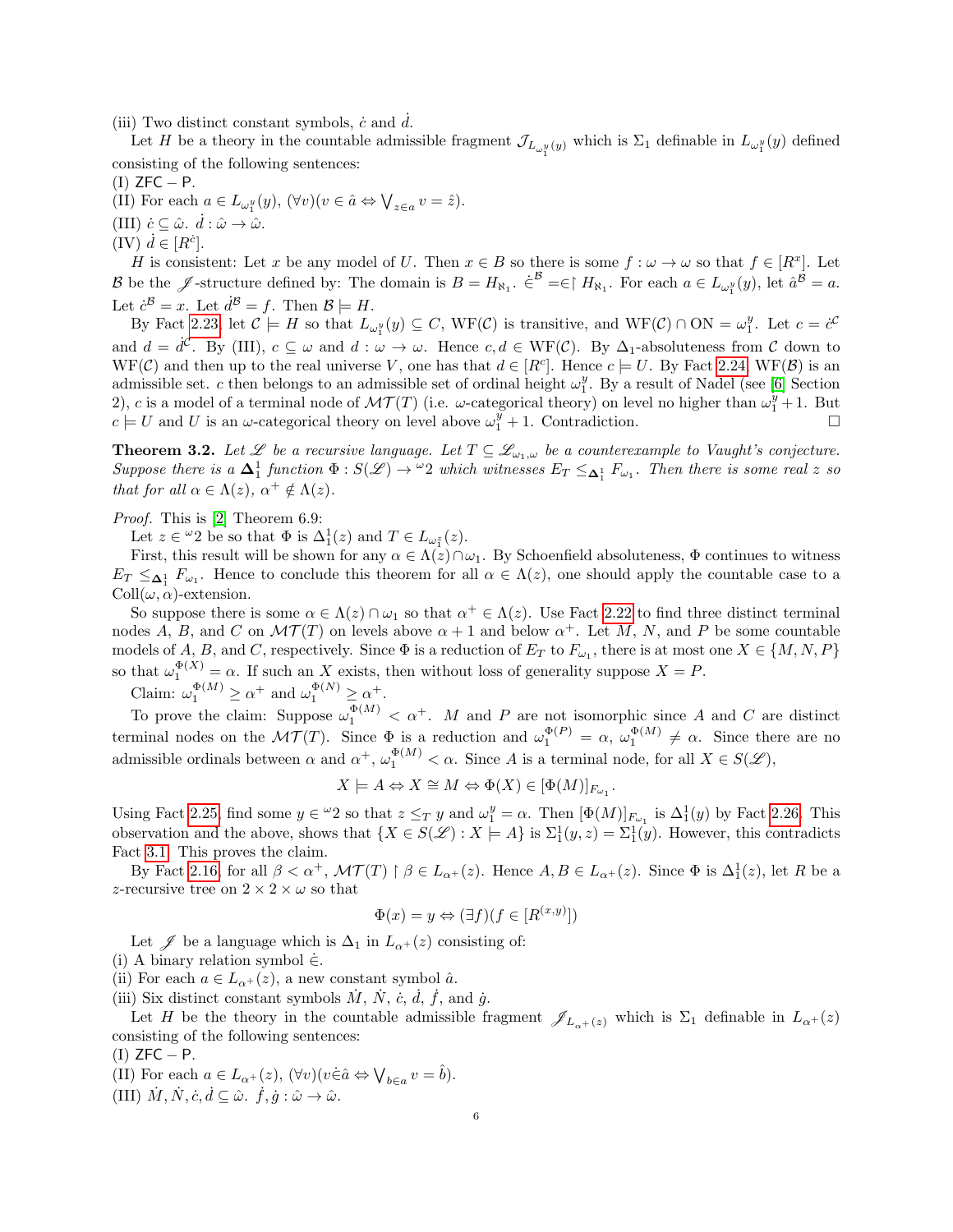(IV)  $\dot{f} \in [R^{(\dot{M}, \dot{c})}]$  and  $\dot{g} \in [R^{(\dot{N}, \dot{d})}]$ .

(V)  $\dot{M} \models \hat{A}$  and  $\dot{N} \models \hat{B}$ .

(VI) For each  $\beta < \alpha^+$ ,  $\beta$  is not *c*-admissible and  $\beta$  is not *d*-admissible.

H is consistent: Let  $f, g \in \omega$  so that  $f \in [R^{(M,\Phi(M))}]$  and  $g \in [R^{(N,\Phi(N))}]$ . Let B be the  $\mathscr J$ -structure defined by: The domain is  $B = H_{\aleph_1}$ .  $\dot{\in}^{\mathcal{B}} = \in \upharpoonright H_{\aleph_1}$ .  $\dot{M}^{\mathcal{B}} = M$ ,  $\dot{N}^{\mathcal{B}} = N$ ,  $\dot{c}^{\mathcal{B}} = \Phi(M)$ ,  $\dot{d}^{\mathcal{B}} = \Phi(N)$ ,  $\dot{f}^{\mathcal{B}} = f$ ,  $\dot{g}^{\mathcal{B}} = g$ .  $\mathcal{B} \models H$ . Note that the claim is used to verify (VI).

By Fact [2.23,](#page-4-0) let  $\mathcal{C} \models H$  so that  $L_{\alpha^+}(z) \subseteq C$ ,  $WF(\mathcal{C})$  is transitive, and  $WF(\mathcal{C}) \cap ON = \alpha^+$ . Let  $M' = \dot{M}^{\mathcal{C}}$ ,  $N' = N^c$ ,  $c = c^c$ ,  $d = d^c$ ,  $f' = f^c$ , and  $g' = g^c$ . Since all the objects above are either subsets of  $\omega$  or functions from  $\omega$  to  $\omega$ , they all belong to WF(C). By Fact [2.24,](#page-4-1) WF(C) is an admissible set of ordinal height  $\alpha^+$ . Hence  $\omega_1^c, \omega_1^d \leq \alpha^+$ . By  $\Delta_1$ -absoluteness, each  $\beta < \alpha^+$  is not c-admissible or d-admissible. Hence  $\omega_1^c = \omega_1^d = \alpha^+$ . By  $\Delta_1$ -absoluteness,  $f' \in [R^{M'}, c]$ ,  $g' \in [R^{N', d}]$ ,  $M' \models A$ , and  $N' \models B$ . In particular  $c = \Phi(M')$  and  $d = \Phi(N')$ . Thus  $\omega_1^{\Phi(M')} = \omega_1^{\Phi(N')} = \alpha^+$ . Therefore  $\Phi(M')$   $F_{\omega_1} \Phi(N')$ .  $\Phi(M') \models A$  and  $\Phi(N') = B$  implies that  $\neg(M' \cong N')$ . Thus  $\neg(\Phi(M') E_T \Phi(N'))$ .  $\Phi$  is not a reduction. Contradiction.  $\square$ 

**Corollary 3.3.** In L and set-generic extensions of L,  $\neg(E_T \leq_{\Delta_1^1} F_{\omega_1})$  whenever T is a counterexample to Vaught's conjecture.

*Proof.* For any real  $z \in \omega_2$ ,  $z \in L_\beta$  for some  $\beta < \omega_1$ . Above  $\beta$ , every admissible ordinal is z-admissible. Hence no real satisfying the condition of Theorem [3.2](#page-5-0) can exists.

Given that  $E_{\omega_1} \leq_{a\Delta_1^1} F_{\omega_1}$  holds if  $0^{\sharp}$  exists and  $\neg(E_{\omega_1} \leq_{a\Delta_1^1} F_{\omega_1})$  in set-generic extensions of L, a natural question is whether it is consistent (possible relative to some large cardinal axiom) that  $E_T \leq_{\mathbf{\Delta}_1^1} F_{\omega_1}$  where T is a counterexample to Vaught's conjecture. The following result is provable in ZFC:

Recall that an ordinal  $\alpha$  is x-recursive inaccessible if and only if it is x-admissible and a limit of x-admissible ordinals.

<span id="page-6-0"></span>**Theorem 3.4.** Let  $\mathscr L$  be a recursive language. Let  $T \subseteq L_{\omega_1,\omega}$  be a counterexample to Vaught's conjecture. Suppose there is a  $z \in \omega_2$  so that there is a countable z-recursively inaccessible ordinal  $\alpha$  with  $T \in L_\alpha(z)$  and  $\mathcal{MT}(T)$  has two nodes on level  $\alpha$ . Then there is no  $\Delta^1_1(z)$  function  $\Phi:S(\mathscr{L})\to{}^\omega 2$  witnessing  $E_T\leq_{\mathbf{\Delta}^1_1}F_{\omega_1}$ .

*Proof.* Let A and B be two distinct theory on level  $\alpha$  of  $\mathcal{MT}(T)$ . For  $\gamma < \alpha$ , let  $A_{\gamma}$  and  $B_{\gamma}$  be the unique node on level  $\gamma$  which A and B extends, respectively. For some  $\beta < \alpha$ ,  $A_{\beta} \neq B_{\beta}$ . By Fact [2.16,](#page-3-0) for each  $\gamma < \alpha$ ,  $\mathcal{MT}(T) \upharpoonright \gamma \in L_{\alpha}(z)$ . So  $A_{\beta}, B_{\beta} \in L_{\alpha}(T)$ . Let  $M, N \in S(\mathscr{L})$  be so that  $M \models A$  and  $N \models B$ . In particular,  $M \models A_{\beta}$  and  $N \models B_{\beta}$ .

Since  $\Phi$  is  $\Delta_1^1(z)$ , let R be a z-recursive tree on  $2 \times 2 \times \omega$  so that

$$
\Phi(x) = y \Leftrightarrow (\exists f)(f \in [R^{(x,y)}].
$$

Let  $\mathscr J$  be a language which is  $\Delta_1$  in  $L_\alpha(z)$  consisting of:

- (i) A binary relation symbol  $\dot{\in}$ .
- (ii) For each  $a \in L_{\alpha}(z)$ , a new constant symbol  $\hat{a}$ .
- (iii) Six distinct constant symbols  $\dot{M}$ ,  $\dot{N}$ ,  $\dot{c}$ , and  $\dot{d}$ ,  $\dot{f}$  and  $\dot{g}$ .

Let H be the theory in the countable admissible fragment  $\mathscr{J}_{L_{\alpha}(z)}$  which is  $\Sigma_1$ -definable in  $L_{\alpha}(z)$  consisting of the following sentences:

 $(I)$  ZFC – P

(II) For each 
$$
a \in L_{\alpha}(z)
$$
,  $(\forall v)(v \in \hat{a} \Leftrightarrow \bigvee_{b \in a} v = \hat{b}).$ 

(III)  $\dot{M}, \dot{N}, \dot{c}, \dot{d} \subseteq \hat{\omega}$ .  $\dot{f}, \dot{g} : \hat{\omega} \to \hat{\omega}$ .

 $(IV)$   $\dot{f} \in [R^{\dot{M}, \dot{c}}]$ .  $\dot{g} \in [R^{\dot{N}, \dot{c}}]$ .

(V)  $\dot{M} \models \hat{A}_{\beta}$  and  $\dot{N} \models \hat{B}_{\beta}$ .

(VI) For each  $\gamma < \alpha$ ,  $\gamma$  is not *c*-admissible and  $\gamma$  is not *d*-admissible.

H is shown to be conistent like in Theorem [3.2.](#page-5-0) In the model used to show the consistency of H,  $\dot{c}$ and  $d$  will be interpreted as  $M$  and  $N$ . Only the argument to show of (VI) is somewhat different than the situation in Theorem [3.2:](#page-5-0) (VI) would follow from that fact that  $\omega_1^{\Phi(M)} \ge \alpha$  and  $\omega_1^{\Phi(N)} \ge \alpha$ . Suppose not, then  $\omega_1^{\Phi(M)} < \alpha$ . Since  $\alpha$  is z-recursively inaccessible, there is some z-admissible ordinal  $\gamma$  so that  $\omega_1^{\Phi(M)} < \gamma < \alpha$ . Using Fact [2.25,](#page-4-3) find some  $y \in {}^{\omega}2$  so that  $z \leq_T y$  and  $\omega_1^y = \gamma$ . Let  $A_M$  be the terminal